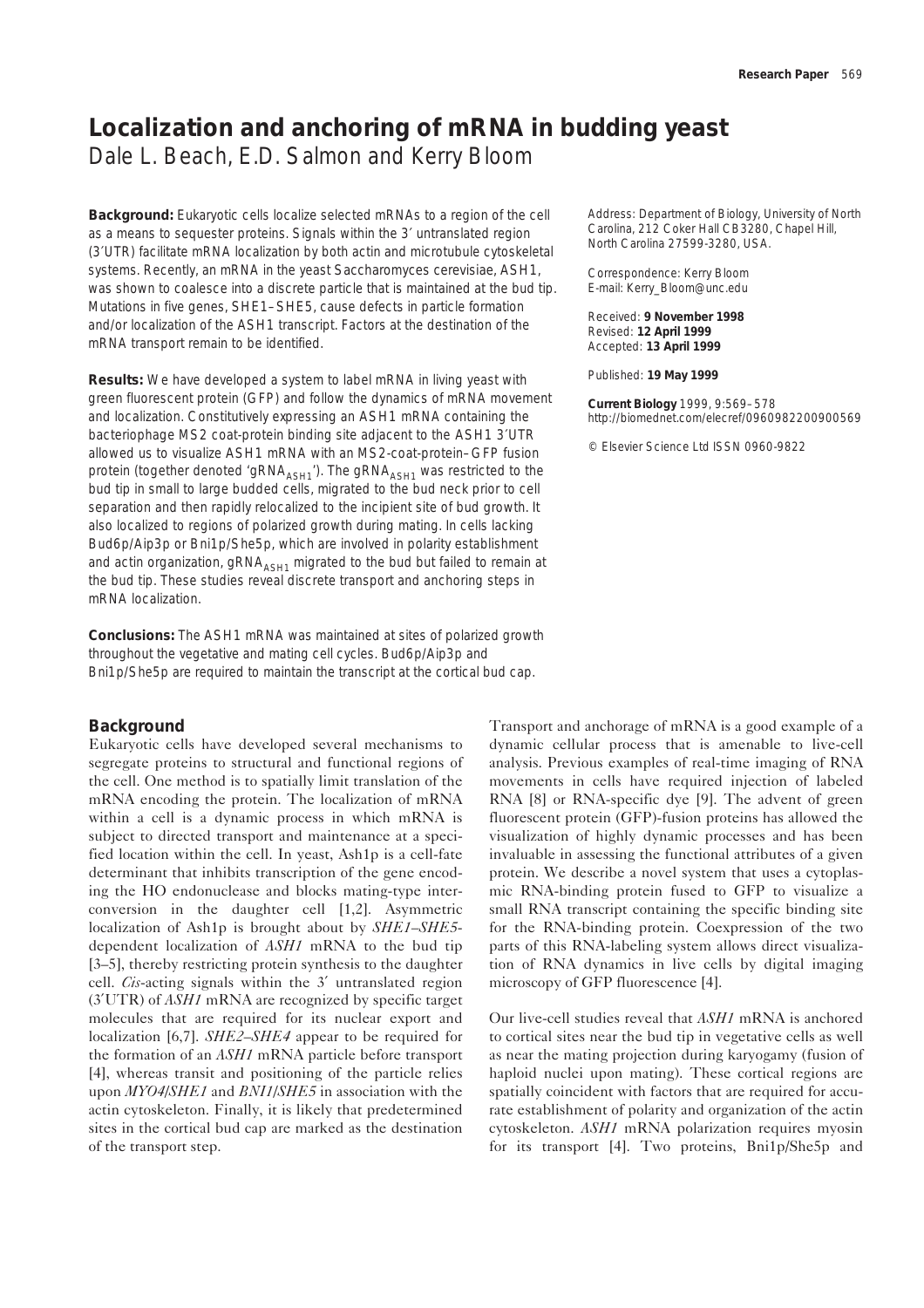Bud6p/Aip3p, are required for docking of *ASH1* mRNA at the bud tip. The actomyosin-dependent transport of the *ASH1* mRNA into the bud, together with the docking mechanism, is essential in generating the highly asymmetric distribution of *ASH1* mRNA *in vivo*.

### **Results**

## **RNA-labeling system**

The GFP-labeling system for RNA is shown in Figure 1. The bacteriophage-MS2 coat protein (CP) binds RNA transcripts that contain the CP-binding site in both *Escherichia coli* [10] and yeast [11]. Expression of a CP–GFP fusion protein with an RNA containing the 23 bp CP-binding site resulted in fluorescently labeled RNA, which we denote gRNA. The system described here is similar to that described by Bertrand and coworkers [4]. We used a regulated cytoplasmic CP–GFP that can be attenuated to visualize gRNA without high levels of background fluorescence. This feature allowed visualization of nuclear retention and export of gRNA, which is not possible with the previous system. Additionally, the reporter RNA in this system contains only two CP-binding sites, which proved sufficient to visualize the mRNA and reduce potential problems with increased 3′UTR length.

To demonstrate the efficacy of the system, we examined a nuclear-localized RNA (gRNA<sub>NUC</sub>), expressed from the vector pIIIA/MS2-1 (see Materials and methods). The nucleus can be visualized by differential interference contrast (DIC) microscopy [12] and exhibits discrete morphological changes throughout the cell cycle [12]. The gRNA*NUC*, visualized by time-lapse digital fluorescent microscopy [13], was restricted to the nucleus throughout the cell cycle (Figure 2a). To verify that expression of the CP–GFP and the RNA transcript did not adversely affect the cell, we examined morphological changes and the rate of spindle elongation. The usual transitions from sausageshaped to bilobed nuclear structures were evident, and the rate of nuclear elongation during anaphase was  $0.33 \pm 0.17 \,\mu\text{m/minute}$  ( $n = 4$ ), the same as the slow phase of elongation that has been measured by DIC in budding yeast [12]. Expression of CP–GFP in the absence of an RNA component produced an amorphous distribution of fluorescence throughout the cell. CP–GFP was excluded only from the vacuole and no punctate spots were visible (Figure 2c).

#### Imaging gRNA<sub>ASH1</sub> localization and movement in live cells

We used the 3′UTR of *ASH1* mRNA to visualize an asymmetrically localized transcript. The 3′UTR of the *ASH1* mRNA contains information for the localization of *ASH1* mRNA to the bud tip [3,4,14] and was used to construct gRNA<sub>ASH1</sub> (see Materials and methods). Other regions of the *ASH1* coding region can also direct localization of the mRNA [15,16]. Using a single region from the *ASH1* transcript for localization generates a reporter RNA that is





The RNA-labeling system contains two components: the RNA-binding MS2 coat protein (CP) fused to GFP, and an RNA transcript containing the CP-binding site. The CP-binding sites can be fused to all or part of a transcript to be studied. When coexpressed in the cell, the components interact to form a GFP-labeled RNA (gRNA), which can be visualized using common fluorescence microscopy techniques, as shown for a nuclear-localized RNA (bottom left) and for an mRNA localized to the bud tip (bottom right).

highly sensitive (or 'sensitized') to effectors acting on the *ASH1* 3′UTR.

The gRNA<sub>ASH1</sub> construct was expressed from a constitutive promoter throughout the cell cycle and was visible as an asymmetrically localized, highly motile spot of fluorescence in the bud tip of large budded cells (Figures 2b,3). Asymmetric localization of gRNA<sub>ASH1</sub> to the bud tip was confirmed by using fluorescence *in situ* hybridization (FISH) to label the reporter transcript in the absence of the CP–GFP (see the Supplementary material published with this paper on the internet). The observed localization of gRNA*ASH1* in live cells was consistent with previous studies that demonstrated *ASH1* mRNA localization to the bud tip in fixed cells using FISH [3,14] and a similar method to label mRNA with GFP [4].

The 3′UTR region of *ASH1* was essential for nuclear export and asymmetric distribution of *ASH1* mRNA.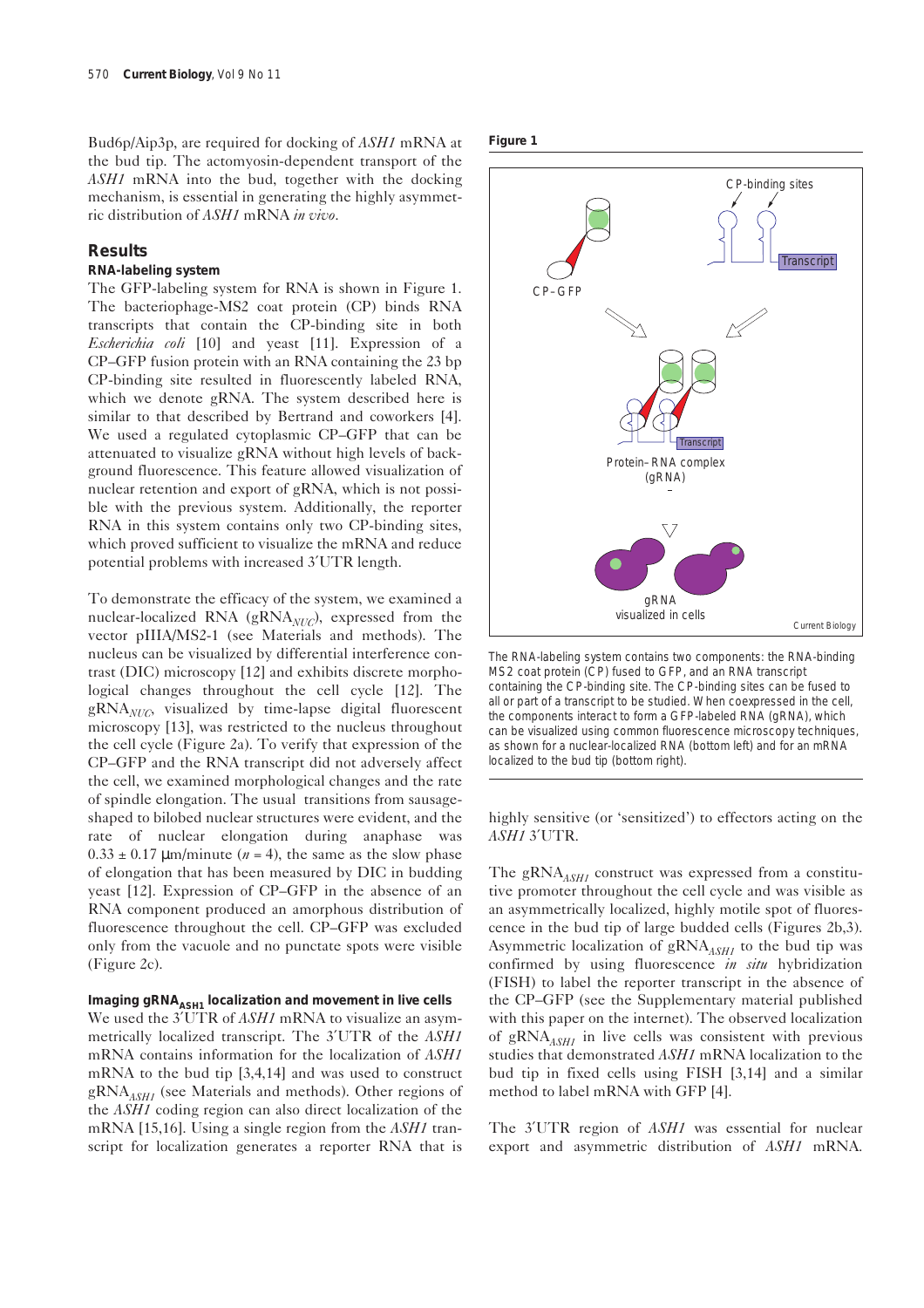When the *ASH1* 3'UTR was placed in the opposite orientation such that the noncoding sequence was transcribed (gRNA*NONCODING*), the reporter RNA remained within the nucleus throughout the cell cycle (Figure 2d). Thus, information in the 3′UTR was sufficient to promote export of *ASH1* mRNA from the nucleus. To address the specificity in RNA positioning by the *ASH1* 3′UTR, we examined the ability of the 3′UTR of *KAR9* to localize RNA. Kar9p has recently been found to localize to the bud tip in large budded cells, where it is presumably involved, in conjunction with dynein and other molecules, in directing spindle orientation and nuclear migration during anaphase [17,18]. We constructed gRNA<sub>KAR9</sub> by placing the 3'UTR of *KAR9* downstream of the two CP-binding sites of the reporter RNA (see Materials and methods). The gRNA<sub>KAR9</sub> was exported from the nucleus and produced a punctate distribution of GFP spots smaller than those seen for gRNA<sub>ASH1</sub> (*n* = 3; data not shown). The speckles were highly motile, but there was no organized subcellular distribution (data not shown). Likewise, FISH images of total polyadenylated RNA within yeast cells show a general staining in the cytoplasm [3]. Localization to the bud tip was therefore a function specific to the *ASH1* 3′UTR.

Live-cell time-lapse images revealed dramatic cell-cycledependent movements of gRNA<sub>ASH1</sub>. Large budded cells displayed localized foci of gRNA*ASH1* at the cortical region of the bud tip (Figure 3a). As the bud grew, the gRNA<sub>ASH1</sub> moved within 0.3 µm of the tip (Figure 3b,h and see later graph). We denote this region of the bud tip the 'cortical bud cap'. The gRNA<sub>ASH1</sub> spot migrated to the mother and daughter sides of the bud neck  $20 \pm 5$  minutes  $(n = 4)$ before cell separation (Figure 3c,d). Small movements of around 0.2 µm occurred while the gRNA<sub>ASH1</sub> was at the neck, and in some cases gRNA*ASH1* spots on the mother and daughter sides of the neck moved independently from each other. The gRNA<sub>ASH1</sub> migrated to the incipient bud site 10 minutes before cell separation, as seen by lateral movement in Figure 3d,e. The emerging bud contained  $\text{gRNA}_{\text{ASHI}}$  at the cortical cap (Figure 3g,h). These cell-cycle changes in localization were verified by detection of the reporter transcript by FISH in the absence of CP–GFP expression (see Supplementary material).

Two types of gRNA<sub>ASH1</sub> with differing velocities were identified. The gRNA<sub>ASH1</sub> moved at a rate of 1.99  $\mu$ m/minute ( $n = 2$ ) over the long-distance translocation from cortical cap to neck (Figure 3b,c and see later graph), whereas the short-range movement that was confined to the cap (Figure 3a,b and see later graph) had an average velocity of 0.307 µm/minute (range 0.069–1.02 µm/minute;  $n = 8$ ). Short-range movements also occurred at the neck and incipient bud site (Figure 3e,f) averaging 0.109 µm/minute (range 0.079–0.176 µm/minute; *n* = 8). We have thus identified short-range movements of the  $gRNA$ <sub>*ASH1*</sub> when juxtaposed to the cortical cap or the neck.





The *ASH1* 3′UTR is necessary and sufficient for nuclear export and localization of the ASH1 mRNA. (a) The gRNA<sub>NUC</sub> produced from the plasmid pIIIA/MS2-1 contains two CP-binding sites flanked by the 5′ leader sequence and the 3′ terminator of the RNAse P RNA component. This RNA remains within the nucleus (see text) and is fluorescently labeled when coexpressed with the CP–GFP. The GFP fluorescent image shows a large budded, post-anaphase cell containing two nuclei separated between mother and bud cellular compartments  $(n = 6)$ . (b) We generated gRNA<sub>ASH1</sub> by placing the ASH1 3'UTR downstream of the CP-binding sites of gRNA<sub>NUC</sub>. Coexpression of gRNA*ASH1* and CP–GFP produces a spot of GFP fluorescence at the tip of large budded cells, and does not label the nucleus  $(n = 10)$ . **(c)** Expression of CP–GFP without a reporter transcript containing the CP-binding site results in a uniformly labeled cytoplasm excluding only the vacuole. The field of view shows a large budded cell with low levels of fluorescence (center) and flanking cells with higher levels (top and bottom) typical in a population. (d) The gRNA<sub>NONCODING</sub> contains the *ASH1* 3′ UTR oriented such that the noncoding strand is transcribed. The presence of two labeled nuclei in the GFP image of a large budded, post-anaphase cell demonstrates the expected nuclear retention of the RNA ( $n = 4$ ). Insets show the orientation of the cells in the fluorescence images. The scale bar represents 5 µm.

Relocation required a long-range transit associated with a sixfold increase in velocity of the  $gRNA<sub>ASH1</sub>$ .

## **The gRNA***ASH1* **is localized to mating projections**

Upon exposure to mating pheromones, yeast cells arrest in G1 and a mating projection or 'shmoo' forms [19].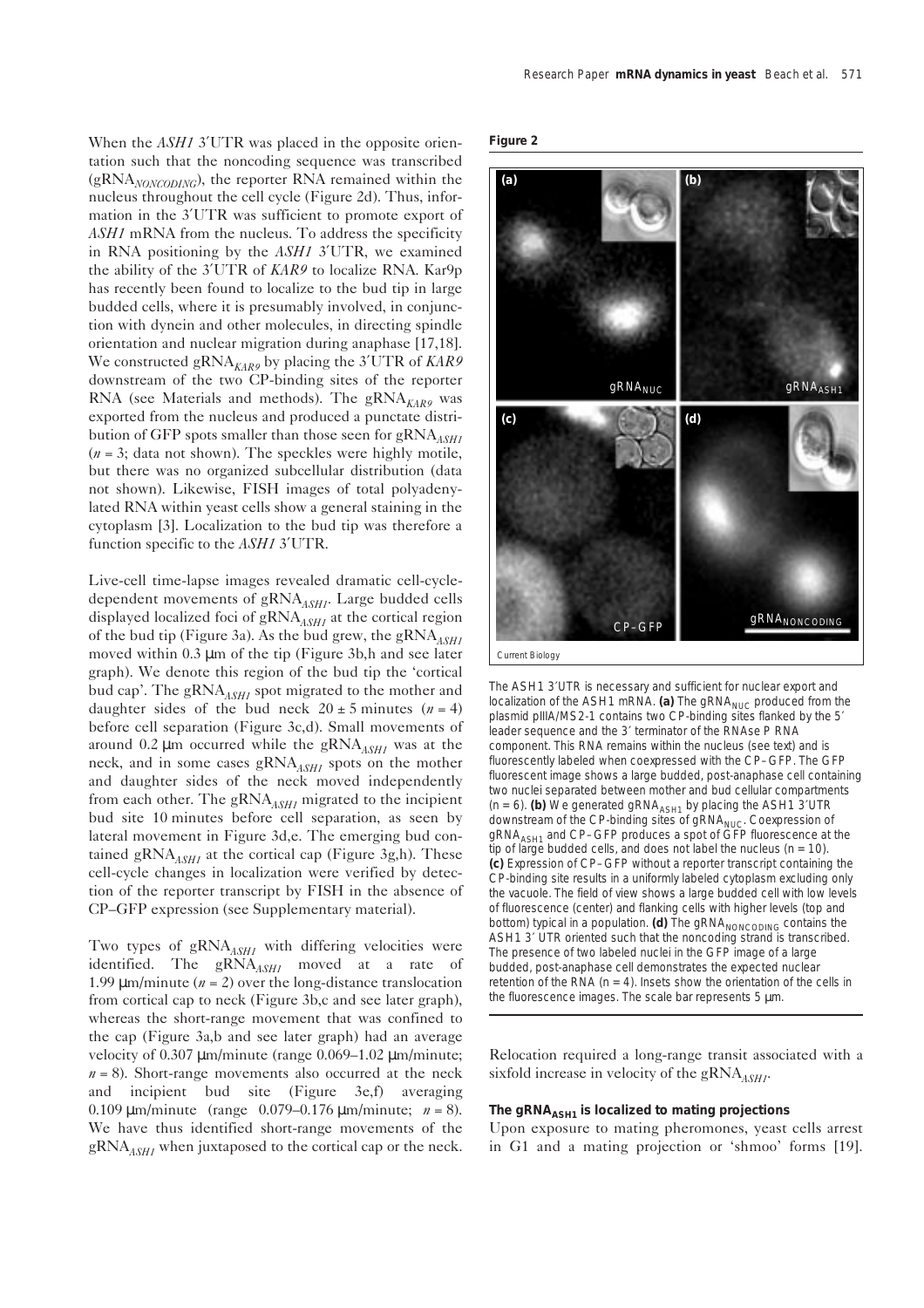#### **Figure 3**

Sequential time-lapse images showing the position of gRNA<sub>ASH1</sub> within a haploid cell through the cell cycle. The white borders, obtained from transmitted light images, outline the cell surface, and the mother, neck, and bud regions are indicated. **(a)** A large budded cell with a single gRNA*ASH1* spot at the bud tip. **(b)** gRNA*ASH1* transiently exhibits shortrange movements away from the extreme tip of the bud. **(c)** Prior to cytokinesis, the gRNA<sub>ASH1</sub> relocates to the bud neck. A small amount remains near the bud tip. (d) Migration of the gRNA<sub>ASH1</sub> to the neck is complete. **(e)** A portion of the gRNA<sub>ASH1</sub> relocates to the incipient site of bud growth (arrow). **(f)** After cell separation has occurred at 46 minutes, both mother and bud retain gRNA*ASH1* signal. **(g)** The growing bud harbors gRNA<sub>ASH1</sub> at the bud cap. The daughter cell has moved out of focus in this



image. **(h)** The bud has grown large, and gRNA*ASH1* maintains mobility at the bud tip



Positioning of the mating projection represents polarized cell growth in response to extrinsic signals. Many of the proteins that are involved in polarity establishment, actin organization, and bud-site selection in vegetative cells also localize to the shmoo tip during mating [20–22]. The continued maintenance of *ASH1* mRNA localization throughout the cell cycle that we found implied that mechanisms responsible for positioning the mRNA would persist in mating as well. If putative anchoring mechanisms were

#### **Figure 4**



The gRNA<sub>ASH1</sub> localizes to the shmoo tip in mating cells ( $n = 2$ ). (a) A bright-field image of two mating cells (upper-right and left-most cells).  $(b, c)$  Before cell fusion, the gRNA<sub> $A<sub>S</sub>H<sub>I</sub>$  is located at the intersection of</sub> the two cells at the tip of the mating projection (shmoo), and the GFP fluorescence is limited to the upper-right cell, which produces gRNA*ASH1*. **(d–f)** Once the cells fuse, the cytoplasms mix such that both cells now contain GFP fluorescence. (e) After cell fusion, two bands of gRNA<sub>ASH1</sub> appear between the two cells followed by (f) resumption of dynamic movement of gRNA<sub>ASH1</sub> within the isthmus. (b—f) Elapsed time is indicated for each frame in min. The scale bar represents 5 µm.

constitutively available, then expression of gRNA<sub>ASH1</sub> in mating cells would result in gRNA<sub>ASH1</sub> localization at the tip of the mating projection. Haploid cells expressing gRNA*ASH1* (YEF473A; *MATa*) were treated with the mating pheromone  $\alpha$  factor for 3 hours to induce mating projection formation. Within the population of cells exhibiting mating projections, 44% contained gRNA<sub>ASH1</sub> within the shmoo or at the shmoo tip, 5% contained  $gRNA<sub>AGH1</sub>$  only within the cell body, and the remaining 51% contained no visible spots of fluorescence  $(n = 95)$ .

When the same strain was combined with *MAT*<sup>α</sup> cells (YEF473B), mating commenced and cell fusion occurred within 3 hours. The gRNA<sub>ASH1</sub> was seen at the isthmus between the two mating cells prior to cell fusion (Figure 4b,c). Transfer of cytoplasmic fluorescence from a cell expressing CP–GFP into a non-expressing partner indicated the onset of cell fusion (Figure 4d). After fusion, the gRNA*ASH1* remained dynamic, moving within the isthmus between the two cells (Figure 4d–f). This result demonstrated that the gRNA<sub>ASH1</sub> could be localized to regions of polarized growth during both vegetative and mating cell cycles.

## **Determinants of** *ASH1* **mRNA polarity and anchoring**

Myo4p/She1p is one of the two class-V myosin motors in yeast [23]. In *myo4/she1* mutant cells, as in wild-type cells, gRNA*ASH1* coalesced into visible spots (Figure 5b). Unlike in wild-type cells, however, gRNA<sub>ASH1</sub> did not localize to the bud tip, neck or incipient bud site. A discrete spot was visible in the mother of small budded cells (Figure 5a,b), and in both mother and bud of large budded cells. Although the gRNA<sub>ASH1</sub> remained in the mother, the spot was still dynamic. Movements of gRNA<sub>ASH1</sub> spots in the *myo4/she1* mutant strain were similar to the short-range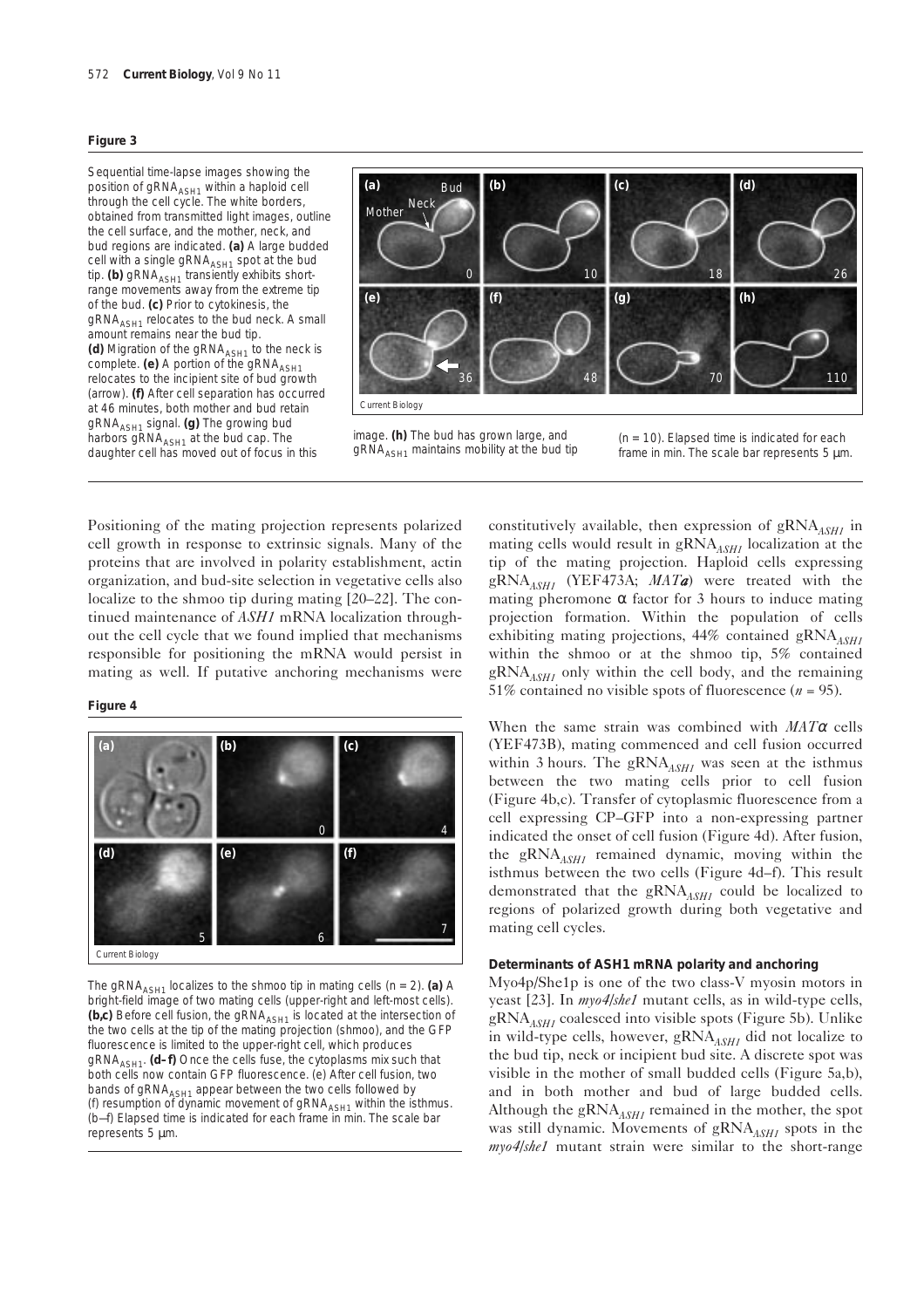The appearance and localization of gRNA<sub>ASH1</sub> in wild-type, *myo4/she1*, *bni1/she5* and *bud6/aip3* mutant cells. **(a)** In a wild-type cell, the gRNA<sub>ASH1</sub> is localized to the cortical bud tip. **(b)** In *myo4/she1* cells, gRNA<sub>ASH1</sub> is in an unbudded cell (upper left) and the mother of a small budded cell (lower right; bud growth is up,  $n = 4$ ). No gRNA<sub>ASH1</sub> was ever observed in small buds of *myo4/she1* mutants. In *bni1/she5* cells, gRNA<sub>ASH1</sub> is polarized to the bud, but is not restricted to the cortical bud cap as was seen in wild-type cells (*n* = 4). (d) The gRNA<sub>ASH1</sub> is polarized to the bud and resides within the cortical bud cap in this frame of the *bud6/aip3* time-lapse (*n* = 3). Transmitted light images of the cells are shown in the inset. The scale bar represents 5µm.



movements seen in wild-type cells at the neck and cortical cap. Velocities of the gRNA*ASH1* movements averaged 0.629 µm/minute (range 0.142–2.12 µm/minute; *n* = 25).

In order to display the range of movement of the gRNA*ASH1* in the *myo4/she1* mutant, we generated a composite image showing the distribution of the gRNA<sub>ASH1</sub> in the cell with time. Ten sequential images of a wild-type cell, and ten from a *myo4/she1* cell, were combined into single images (Figure 6; see Materials and methods). The composite image for the wild-type cell showed gRNA<sub>ASH1</sub> predominantly at the cortical cap and at the neck. The composite for the *myo4/she1* cell revealed gRNA<sub>ASH1</sub> scattered exclusively within the body of the mother, which indicates RNA motility in the absence of Myo4p/She1p. These results point to an alternative source of locomotion or a lack of anchorage to maintain position in the absence of Myo4p/She1p.

Bni1p/She5p is a member of the class of proteins containing formin homology domains. Mutants of *bni1/she5* exhibit slight defects in actin organization, are defective in bud-site selection in diploid cells and are unable to form mating projections [24,25]. Bni1p/She5p is localized to the bud tip in small budded cells and the neck late in the cell cycle [5,24]. Mislocalization of *ASH1* mRNA in *bni1/she5* mutants [3,4,14] implicated Bni1p/She5p as a potential mRNA anchor in the bud. In the *bni1/she5* cells, gRNA<sub>ASH1</sub> was asymmetrically localized to the bud, but was not maintained at the cortical bud cap (Figure 5c). The  $gRNA$ <sub>*ASH1*</sub> moved throughout the bud (1.5–2 µm from the bud tip; Figures 6,7), a much greater distance than the 0.3 µm excursions from the bud tip in wild-type cells. Thirty minutes before cell division, the gRNA<sub>ASH1</sub> returned to the bud neck. In order to display the range of movement of the gRNA<sub>ASH1</sub> in the *bni1/she*5 mutant, we generated a time-lapse composite of 10 sequential images of *bni1/she5* cells taken at 1 minute intervals (Figure 6c). The composite for the *bni1/she5* cell showed gRNA<sub>ASH1</sub> scattered throughout the bud, with no fluorescence in the mother cell. In medium- to large-sized buds, the gRNA<sub>ASH1</sub> was highly motile, moving at an average velocity of  $0.467 \mu$ m/minute (range  $0.064 - 3.273 \mu$ m/minute;  $n = 77$ ). From these observations, we concluded that

#### **Figure 6**

Ten sequential time-lapse images for **(a)** wildtype, **(b)** *myo4/she1*, **(c)** *bni1/she5* and **(d)** *bud6/aip3* cells were combined to form a single composite image showing the gRNA*ASH1* position. (a) Wild-type cells maintained gRNA<sub>ASH1</sub> at the cortical bud cap until migration to the bud neck. (b) In *myo4/she1* cells, the gRNA<sub>ASH1</sub> remains motile within the mother domain of a small budded cell (lower right; a small bud extends upward, as in Figure 5b) and an unbudded cell (upper left) as indicated by the distribution of fluorescent spots within the cell. (c,d) In *bni1/she5* and *bud6/aip3* cells, gRNA<sub>4SH1</sub>



was restricted to the bud but was not anchored to the cortical bud cap and moved throughout the bud. The elapsed time for wild type was 20 min; for *myo4/she1*, 10 min; for *bni1/she5*, 10 min; and for *bud6/aip3*, 10 min. The scale bar represents 5  $\mu$ m.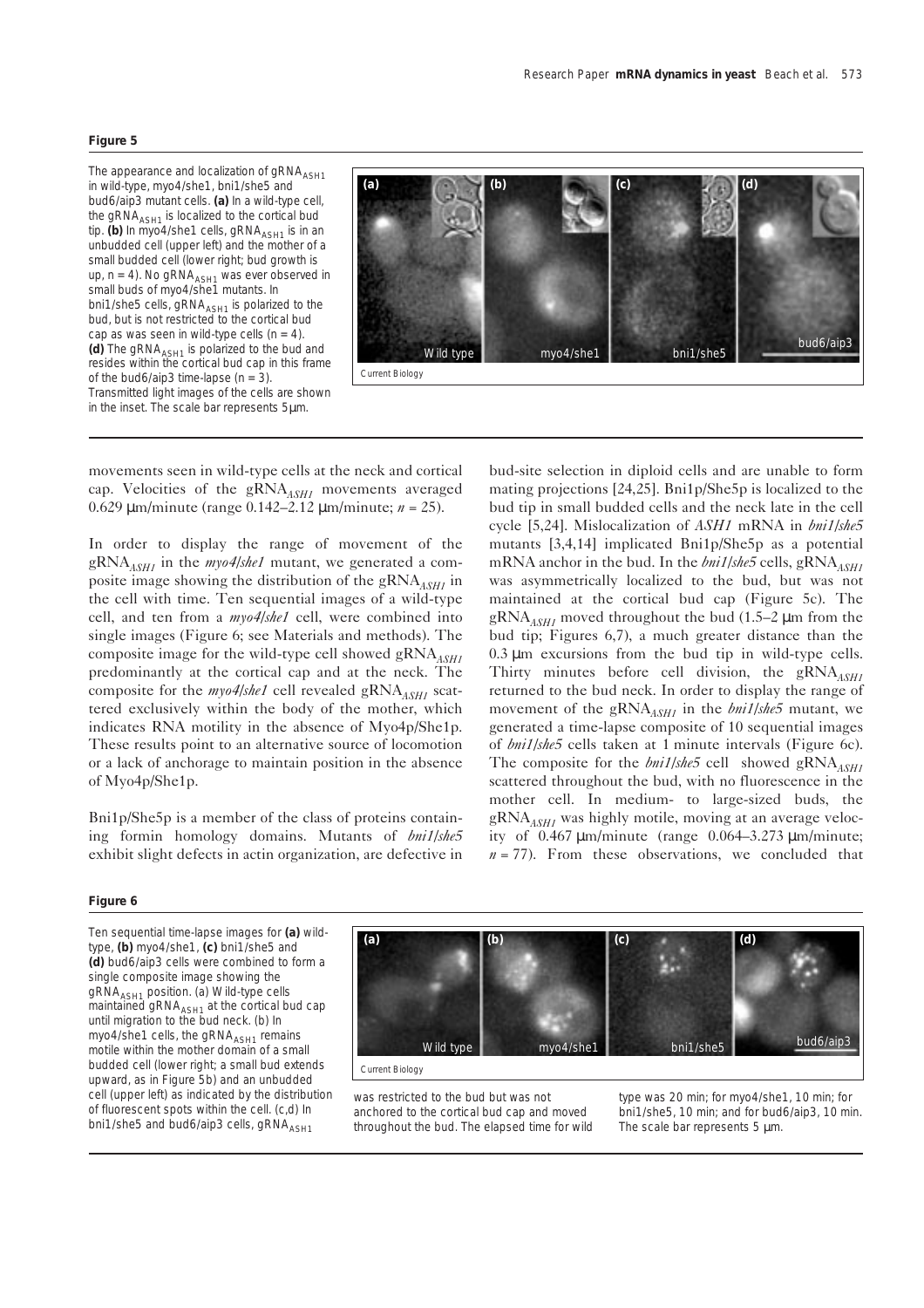



Neck to bud tip (open squares) and neck to gRNA<sub>ASH1</sub> spot (black dots) distances were measured in time-lapse images of **(a)** wild-type, **(b)** *bni1/she5* and **(c)** *bud6/aip3* strains expressing  $qRNA<sub>AGH1</sub>$ , then plotted against elapsed time. (a) In wild-type cells, the bud tip and gRNA<sub>ASH1</sub> distances from the neck are similar, showing that gRNA<sub>ASH1</sub> remains associated with the bud tip throughout the cell cycle. (b,c) In *bni1/she5* and *bud6/aip3* cells, the distance from the neck to bud tip is frequently greater than the neck to gRNA<sub>ASH1</sub> distance, suggesting that the gRNA*ASH1* is not tightly bound to the bud tip. Negative neck to gRNA*ASH1* values in (c) indicate gRNA*ASH1* within the mother cell. The y-axis differences between the graphs result from a twofold larger bud in *bud6/aip3* cells.

Bni1p/She5p is required to maintain *ASH1* mRNA at the cortical cap, but is not required for polarized translocation from mother to bud.

Bud6p/Aip3p is another protein required for bipolar budsite selection and organization of the actin cytoskeleton, and it directly binds both actin and Bni1p/She5p [25,26]. We therefore used gRNA<sub>ASH1</sub> to examine potential defects in *ASH1* mRNA localization in *bud6/aip3* mutants. Spots of  $gRNA<sub>AGH1</sub>$  were asymmetrically localized to the bud, but were not maintained within the cortical cap (Figure 5d). The gRNA<sub>ASH1</sub> moved throughout the bud (more then 4 µm away from the cortical cap; Figure 7) and migrated to the neck by 20 minutes before cell separation (data not shown). The  $gRNA$ <sub>*ASH1*</sub> moved throughout the bud at an average velocity of 0.868 µm/minute (range 0.142–4.48  $\mu$ m/minute;  $n = 121$ ). After cell separation and before bud emergence, the gRNA<sub>ASH1</sub> moved throughout the new daughter cell at an average velocity of 0.990 µm/minute (range 0.211–3.48 µm/minute; *n* = 17). This movement in the unbudded cell did not occur in wild-type cells. The  $gRNA$ <sub>*ASH1*</sub> was delayed in entering the bud until approximately 4–30 minutes after bud emergence (see Figure 7c; range 0–29 minutes, *n* = 2). A time composite of *bud6/aip3* showed gRNA<sub>ASH1</sub> scattered throughout the bud and absent from the mother cell, as observed for *bni1/she5* cells (Figure 6).

The distances from the neck to the bud tip and from the neck to the gRNA<sub>ASH1</sub> spot were measured for wild-type, *bni1/she5* and *bud6/aip3* cells to quantify the frequency and distance of gRNA*ASH1* movements (Figure 7). In a wildtype cell, the gRNA*ASH1* and the bud tip overlapped for most of the cell cycle (within  $0.3 \mu m$ ). This confirmed the observation that the gRNA*ASH1* is maintained at the cortical cap. In both *bni1/she5* and *bud6/aip3* cells, the  $gRNA$ <sub>*ASH1</sub>* was displaced from the bud tip, such that the</sub> tip-to-spot distance was greater than half the bud length (53% and 80% of the bud length for *bni1/she5* and *bud6/aip3* cells, respectively; see Figure 7). The gRNA<sub>ASH1</sub> made excursions out of the 0.3 µm region of the cortical cap for only 9% of the time points in the wild-type cell. In contrast, the gRNA $_{ASHI}$  was outside the 0.3 µm range of the cortical cap for 28% of *bni1/she5* and 40% of *bud6/aip3* time points. Bni1p/She5p and Bud6p/Aip3p are thus required for maintaining the *ASH1* mRNA within the cortical bud cap but not for polarization of the mRNA.

## **Motility of Bud6p/Aip3p–GFP**

Bud6p/Aip3p localizes to the tip of the bud during bud growth, migrates to the neck region before cytokinesis — forming two rings between the mother and bud — and then moves to the incipient site of bud growth [26] in a fashion remarkably similar to that described above for gRNA*ASH1*. We imaged Bud6/Aip3p–GFP in our strains to obtain qualitative and quantitative measurements of the types and rates of Bud6p/Aip3p–GFP motility. Figure 8 shows three cells, two at a late stage of the cell cycle indicated by the large bud size, and the third early in the cell cycle, as indicated by the small bud. Whereas the spots of Bud6p/Aip3p–GFP fluorescence remained within the bud during bud growth, our images showed them to be spread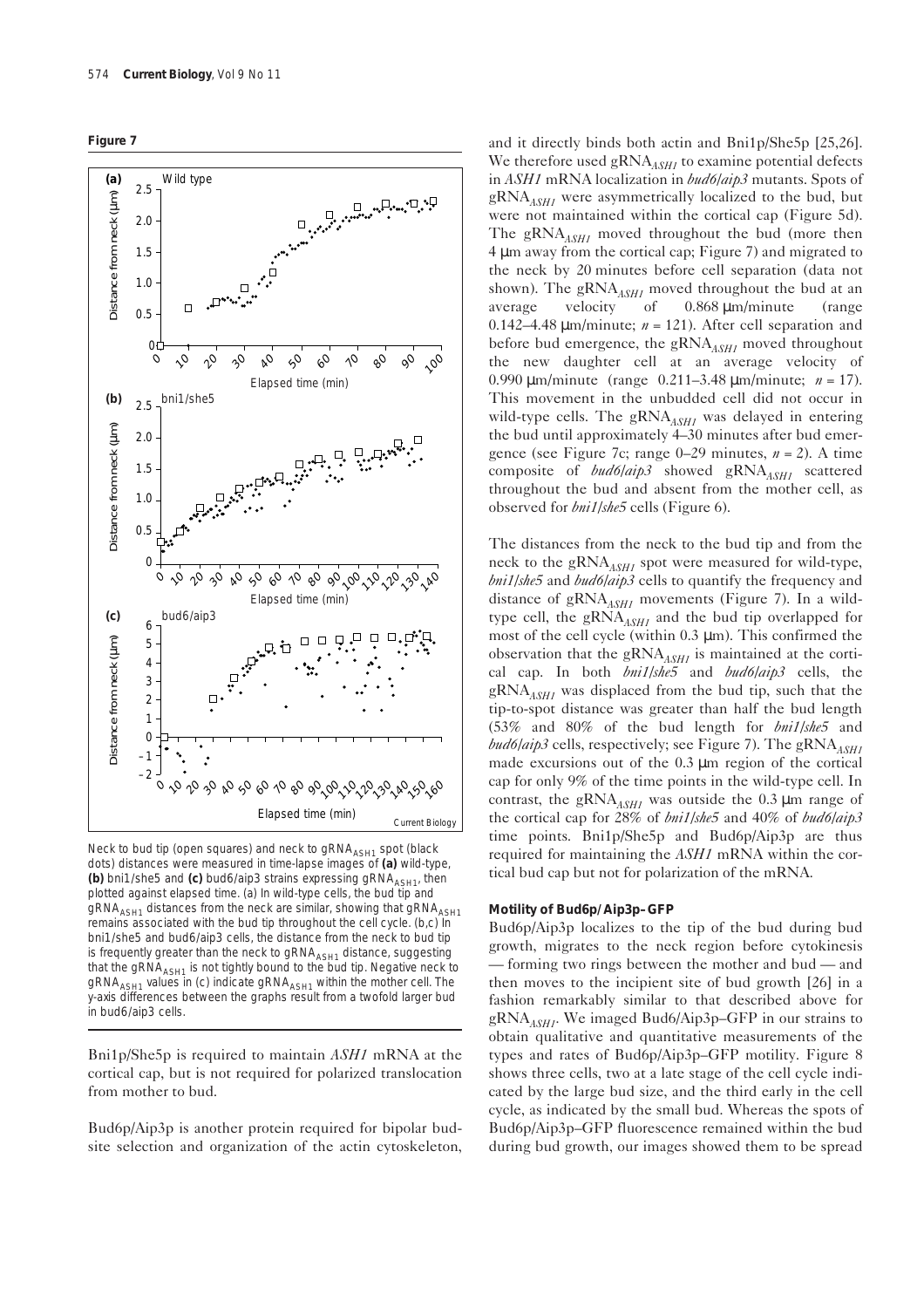**Figure 8**



Localization of Bud6p/Aip3p–GFP within the growing bud of haploid cells. Fluorescent spots of Bud6p/Aip3p–GFP are apparent throughout the cortex of the bud, as well as at the bud tip (arrowhead) and neck (arrow). Three cells are shown at different points in the cell cycle, indicated by differential bud size. A fraction of Bud6p persists at the bud neck throughout the cell cycle. The scale bar represents 5 µm.

throughout the cortex (Figure 8). Prior to cell separation, Bud6p/Aip3p–GFP migrated from the tip region to the neck (20 minutes before separation for the upper cell, 23 minutes before for the left cell, and 26 minutes before for the lower cell of Figure 8; see also [26]).

Bud6p/Aip3p–GFP spot movements were analyzed by single-particle tracking in order to determine the migration velocities. Six spots from two buds were selected at random and found to move at an average velocity of 0.116 µm/minute (range 0.101–0.130 µm/minute). The Bud6p/Aip3p–GFP spots moved an average of 0.27 µm around a central point, such that over time there was no net migration. Thus, before moving to the neck, Bud6p/Aip3p–GFP particles remained confined to a small domain. During the migration towards the neck that preceded cell separation, Bud6p/Aip3p–GFP motility increased in speed to  $0.621 \mu m/min$ ute ( $n = 4$ ). This represented a fivefold increase in the velocity for a particle moving towards the neck over those in the bud tip. Both

gRNA*ASH1* and Bud6p/Aip3p–GFP exhibited similar velocities when restricted to the cap, and both increased in velocity upon migrating to the neck.

## **Discussion**

We have designed a novel system to label mRNA within living yeast cells. Coexpressing a GFP-labeled RNAbinding protein with RNA containing the specific binding site generated a fluorescently labeled mRNA. Inclusion of the  $ASH13'UTR$  into the transcript to give  $\text{gRNA}_{ASH1}$  and constitutive expression of the reporter RNA allowed detection of gRNA*ASH1* at specific sites within the cell throughout the cell cycle. The gRNA<sub>ASH1</sub> was localized to sites of polarized growth in budded cells and migrated back to the neck before cell division. Transport of *ASH1* mRNA from the nucleus to the bud was dependent upon *MYO4/SHE1* (Figures 5,6) [3,4,14]. Velocities of transport between the bud tip and neck  $(2 \mu m/min)$  Figure 3) were consistent with a myosin-based motility mechanism [4] and the distribution of actin cables [27]. Maintenance at the bud cap was dependent upon two proteins, Bni1p/She5p and Bud6p/Aip3p, which define a cortical scaffold for anchoring mRNA and other polarized determinants in the bud.

Sequences located in the 3′UTR of *ASH1* are sufficient to direct an RNA transcript into the bud (Figures 2,3 and Supplementary material) [3,14–16]. Recent evidence indicates, however, that additional *cis*-acting elements within the coding region of *ASH1* contribute to localization of ASH1 mRNA [15,16]. The gRNA<sub>ASH1</sub> reporter transcript described here includes a region that codes for the 27 carboxy-terminal amino acids of Ash1p together with the 3'UTR. Localization of the gRNA<sub>ASH1</sub> by this single element may be sensitized to perturbations in localization and/or anchorage of *ASH1* mRNA. This sensitized gRNA<sub>ASH1</sub> system has allowed identification of components, Bni1p/She5p and Bud6p/Aip3p, that maintain *ASH1* mRNA at the cortical bud cap. It is likely that redundant mechanisms in the coding region of *ASH1* mRNA or in Ash1p itself [15] stabilize the endogenous transcript in wild-type cells.

Bni1p/She1p and Bud6p/Aip3p participate in a number of polarity-driven pathways including actin organization [24,26], mating projection formation [25], and spindle orientation ([18,28,29]; C. Yang, P. Maddox, E. Chin, E. Yeh, E.D.S., D. Lew, and K.B., unpublished observations). Both Bni1p/She1p and Bud6p/Aip3p localize to regions of polarized cell growth [5,24] where they affect actin organization through direct connections to the actin cytoskeleton [24–26], and through mitogen-activated protein kinase pathways [24,25]. In addition, Bni1p/She5p and Bud6p/Aip3p may physically link actin and microtubules through Kar9p [18]. Kar9p orients cytoplasmic microtubules to maintain nuclear positioning in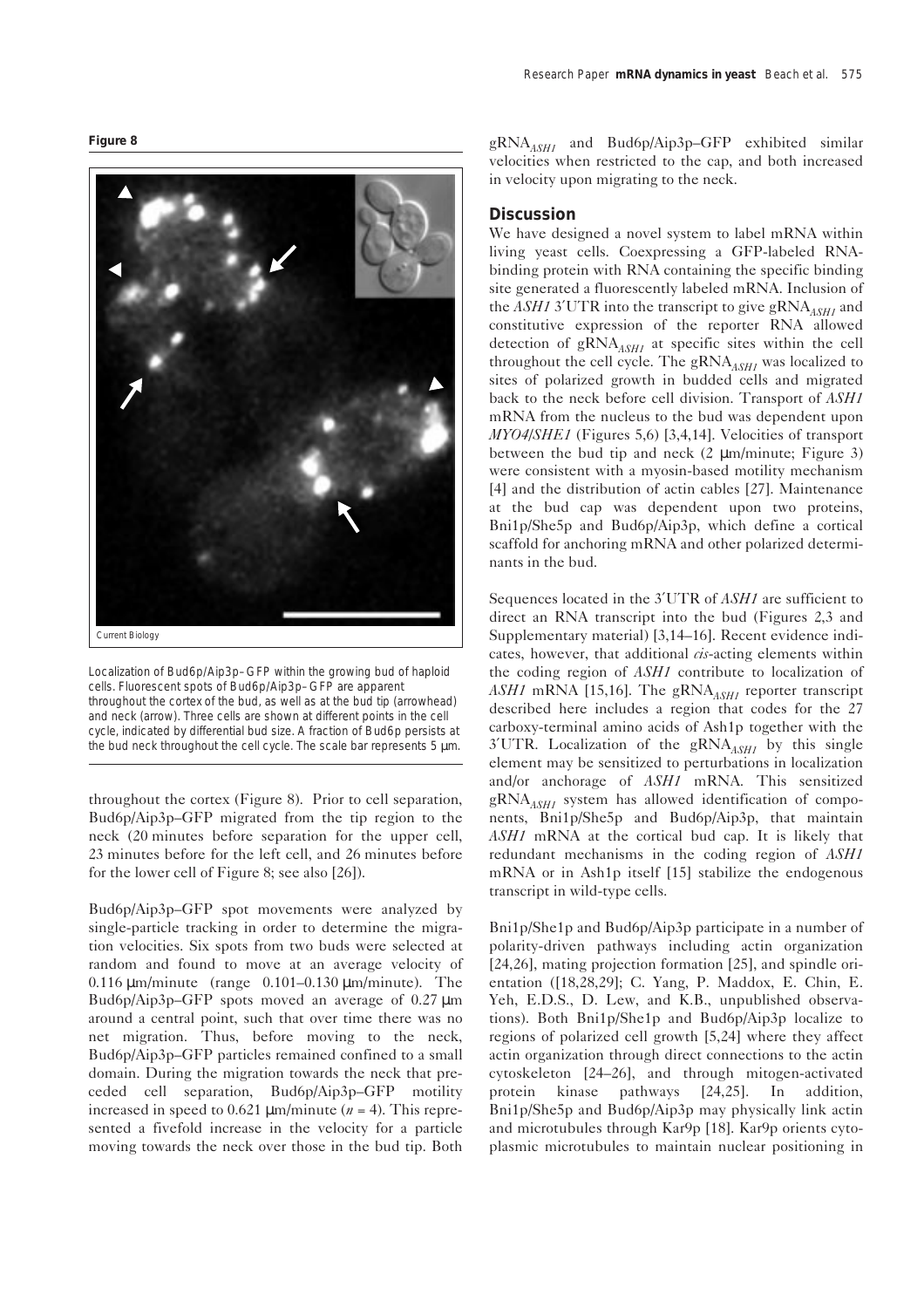



A generalized model of the cortical scaffold in regions of polarized cell growth. Within such a region (shown enclosed by a dashed dark blue line) at either the cortical bud cap in a vegetative cell or the mating projection tip, Bni1p/She5p and Bud6p/Aip3p (dark blue) act as a cortical attachment site for any molecules that are targeted for the bud. Targets, including at least microtubules (red) and *ASH1* mRNA (green), attach to the scaffold through effector proteins. The effector for microtubule binding is likely to be Kar9p (orange) [18], whereas the effector for the mRNA (pink) remains unknown. The nucleus is shown in light blue with a red mitotic spindle. Actin structures are excluded for clarity.

vegetative and mating cells [17]. Both Bni1p/She5p and Bud6p/Aip3p are required for localization of Kar9p at the tip of the bud in vegetative cells and the mating projection [18] (D.L.B., P. Maddox, J. Thibodeaux, and K.B., unpublished observations). The requirement for Bni1p/She5p and Bud6p/Aip3p in the localization of *ASH1* mRNA indicates that these proteins may form a generalized scaffold to maintain the orientation and positioning of factors between the mother and the bud.

Deletion of either *BNI1/SHE5* or *BUD6/AIP3* resulted in the release of gRNA<sub>ASH1</sub> from the cortical cap without affecting transport of the RNA between mother and bud (Figures 5,6). While some propensity for localization to the bud tip remained (Figures 6,7), gRNA<sub>ASH1</sub> moved throughout the bud in *bni1/she5* and *bud6/aip3* mutants and was even found to transiently foray into the body of the mother cell (data not shown). Additionally, gRNA<sub>ASH1</sub> was not associated with the incipient bud site in *bud6/aip3* cells and migration into the new bud was delayed by between 4 and 30 minutes after detectable bud growth (Figure 7). The velocities of these movements (0.467  $\mu$ m/minute and

0.868 µm/minute for *bni1/she5* and *bud6/aip3*, respectively) were similar to the velocities reported for chromosome diffusion in *Saccharomyces cerevisiae* (0.1–1 µm/minute [30]). Sodium azide treatment, which arrests cell division and cortical actin patch movement by compromising cell metabolism [31], did not affect gRNA<sub>ASH1</sub> movement (D.L.B. and K.B., unpublished observations). Following actomyosin-dependent transport into the bud, the gRNA*ASH1* movement may reflect a diffusion-driven mechanism, rather than active transport.

Maintenance of the gRNA<sub>*ASH1*</sub> at the cortical cap is likely to result from interactions with a binding partner that is associated with a regional subset of the Bni1p/She5p and Bud6p/Aip3p that is present. Cell-cycle-dependent localization of  $gRNA$ <sub>ASH1</sub> mirrored that of Bud6p/Aip3p for vegetative [26] and mating cells [25]. During vegetative growth, Bud6p/Aip3p is distributed throughout the bud (Figure 8), whereas the  $gRNA<sub>AGH1</sub>$  remains at the bud tip (Figure 3a). An effector protein may facilitate mRNA interactions with a subset of the Bud6p/Aip3p–Bni1p/She5p scaffold at the cortical cap, analogous to the role of Kar9p as an effector between Bud6p/Aip3p–Bni1p/She5p and cytoplasmic microtubules (Figure 9) [18]. Whereas Kar9p mediates spindle orientation through Bni1p/She5p and Bud6p/Aip3p, we propose that an RNA-binding effector may mediate localization of *ASH1* mRNA to the same or similar scaffold (Figure 9).

The dependence of gRNA<sub>ASH1</sub> anchorage on Bni1p/She5p and Bud6p/Aip3p, and the colocalization of  $gRNA$ <sub>ASH1</sub> with Bud6p/Aip3p, coupled with similar spindle orientation defects in *bni1/she5* and *bud6/aip3* mutants, suggest roles for Bni1p/She5p and Bud6p/Aip3p in a multipurpose cortical scaffold that is active in both vegetative and mating cells (Figure 9). Interaction between specific molecules and the scaffold is mediated through individual effector molecules that act as adapters between the scaffold and the target (Figure 9). The scaffold functions to mediate the flow of information between the mother cell and either the bud or the shmoo tip by selective retention of polarized molecules such as *ASH1* mRNA or the plus ends of microtubules. We propose that this generalized cortical scaffold is positioned at regions of polarized cellular growth to facilitate maintenance of a polar axis and directional traffic between domains of the cell.

# **Materials and methods**

### *Yeast strains*

Wild-type strains 9D (*MAT*α*, leu2, lys2, ura3, his3, bens*) [32] and YEF473A (*MATa*, *trp1*∆*63, leu2*∆*1, ura3-52, his3-*∆*200, lys2- 801amber*) [26] were used throughout these experiments. A *myo4/she1::ura3* strain was constructed by fragment-mediated transformation using YCplacIII [5] cut with *Nhe*I to replace the *MYO4/SHE1* coding region with *URA3* in strain 9D. The *URA3* marker was then counter selected on 5-fluoroorotic acid (FOA) so that we could obtain a *ura3*, *myo4/she1* strain (9D *myo4/she1::ura3*). Strain YEF473A was transformed with a PCR-generated fragment to replace the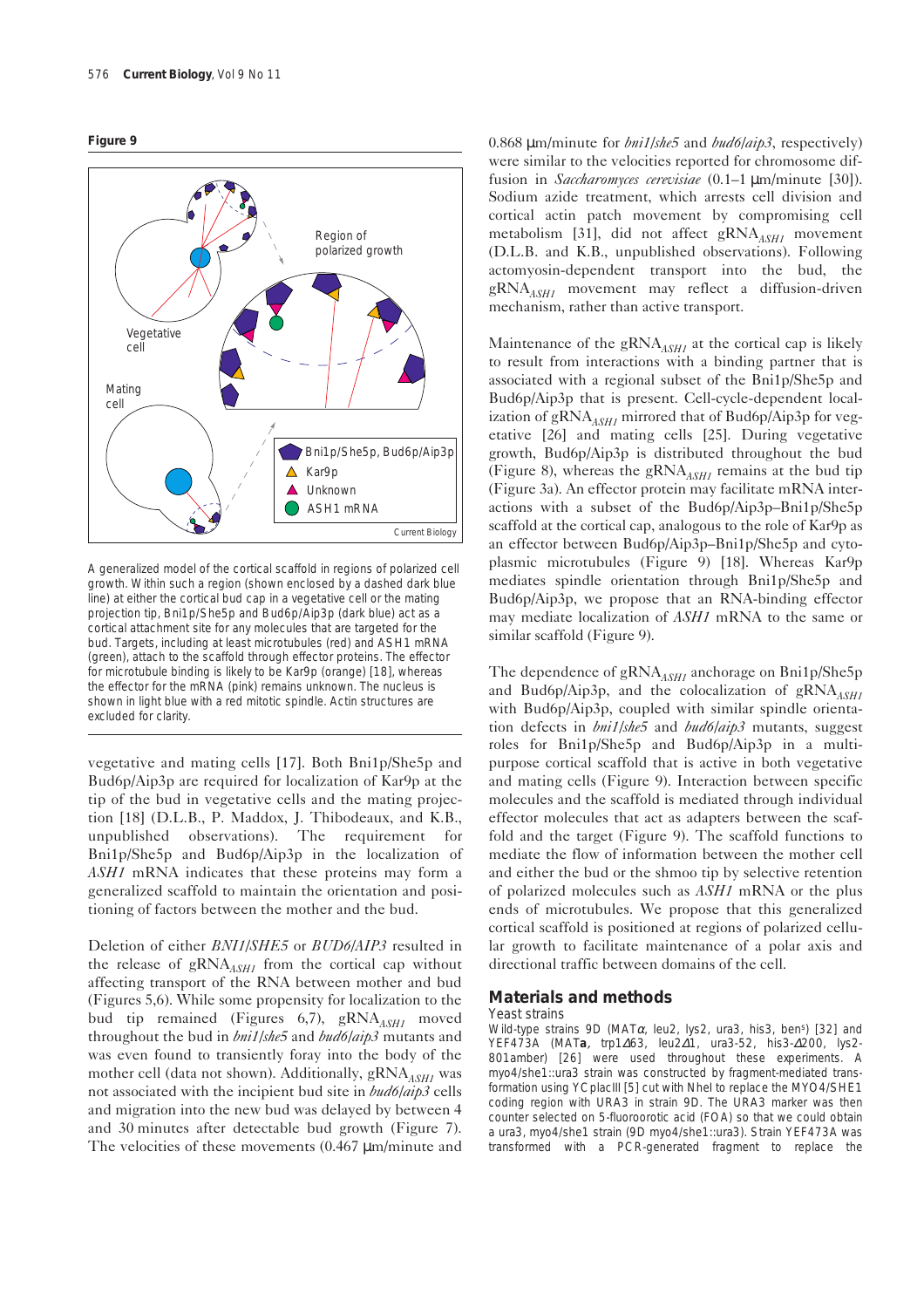*BNI1/SHE5* coding region with that of *LEU2*. Primers BNI1f (5′-GCCATTTGTATCTATCTTCTGTATTGAGGAGAAACATTTTAA-CTCAAGCCTAGTTAAATTCTAAATACACGCCGATTGTACTGAGA-GTGCACC-3′) and BNI1r (5′-GATGTTTGTTTTGGTATTACTGTT-GTCATAATTTTTTGGTTTAATATTTTATTTGAAACTTAGCCTGTTAC-CTGTGCTATGCGGTATTTCACACCG-3′) were used to amplify the *LEU2* region of pRS305 [33], generating a fragment for transformation-mediated deletion of the *BNI1/SHE5* coding region. Both the *myo4/she1::ura3* and the *bni1/she5::LEU2* deletions were verified by PCR using primers flanking the wild-type coding region. To image Bud6p/Aip3p localization in cells, YEF473A cells were transformed with pDAB204, a centromere-containing plasmid expressing the Bud6p/Aip3p–GFP fusion from the actin promoter (obtained from John Pringle). Cells were imaged as described below.

#### *Media*

Wild-type cells were grown in YPD (2% glucose, 1% yeast extract, 2% peptone). Cells transformed with plasmids pCP–GFP and pIIIA derivatives (see below) were grown on selective synthetic glucose (SD) based media lacking uracil and histidine (SD–URA–HIS: 0.67% yeast nitrogen base, 2% glucose). To induce CP–GFP production, cells were switched to YNB+LEU+LYS (0.67% yeast nitrogen base, 2% glucose, 180 µg/ml leucine, and 90 µg/ml lysine) for 1–2 h. FOA media was SD-complete media (0.67% yeast nitrogen base, 2% glucose, 0.5% casamino amino acids, 50 µg/ml uracil, 50 µg/ml tryptophan, 50 µg/ml adenine) supplemented with 1 mg/ml 5-FOA. To induce mating projection formation in *MATa* cells, the appropriate media was supplemented with 50  $\mu$ M  $\alpha$  factor.

#### *Expression plasmid construction*

The CP–GFP fusion was expressed from the plasmid pCP–GFP. The coding region of the CP was subcloned by PCR from pCT119 [34] into the yeast expression plasmid pUG23 [35] upstream of the GFP coding region. Primers used to amplify CP were CP-FOR: 5′-GCTTGCATGC-CTGCAGGTCG-3′ and CP2BAM-R: 5′-GCGGATCCGTAGATGC-CGGAGTTTG-3′. For subcloning, a *Bam*HI site was engineered into the 3′ end of the PCR fragment, and an endogenous *Xba*I site upstream of the coding region was included in the amplified region. The digested PCR fragment was ligated between the *Xba*I and *Bam*HI sites within the polylinker of pUG23. The reading frame between the CP and GFP coding regions was maintained, and included an 18 amino acid spacer. This strategy produced pCP–GFP, a low-copy, *HIS3*-selectable, centromere-containing plasmid that produced CP–GFP regulated by the *MET25* promoter. Cells grown in the presence of methionine produced no detectable CP–GFP protein product, as determined by fluorescence signal intensity from imaged cells. Induction of the *MET25* promoter by methionine starvation produced a time-dependent increase in the fluorescence levels that were observed in individual cells (data not shown). The amount of fluorescence varied between individual cells within the population [36] and was distributed throughout the cytoplasm and excluded only from the vacuole.

RNA expressed from pIIIA/MS2-1 contains two tandem copies of the CPbinding site. The plasmid was used to produce a nuclear RNA transcript containing the binding sites for the MS2 coat protein flanked by the RNAseP leader and termination sequences (gRNA<sub>NUC</sub>) [37]. Constitutive transcription by RNA polymerase III is driven by the RNAse P promoter.

To produce an asymmetrically localized RNA, we combined the CPbinding site and the *ASH1* 3′UTR. The *Eco*RI*—Sca*I fragment from pAS174 [1] containing the *ASH1* 3′UTR was treated with the Klenow fragment of DNA polymerase and ligated into the *Sma*I site of pIIIA/MS2-1 [37]. The 581 bp fragment excised from pAS174 included the entire UTR between *ASH1* and the next adjacent reading frame (*SPE1*), encompassing a region known to direct localization of an mRNA transcript [3,14]. This produced two plasmids containing the inserted 3′UTR in either orientation downstream from the tandem CPbinding sites: pIIIA/UTR and pIIIA/UTRop. Each of these  $2 \mu$  plasmids expressed a transcript from the ubiquitous RNA polymerase III promoter.

The coding region of this transcript includes an RNAse P leader sequence, tandem CP-binding sites, the *ASH1* 3′UTR (forward orientation: gRNA<sub>ASH1</sub>, reverse orientation: gRNA<sub>NONCODING</sub>), and the RNAse P transcription terminator.

We used a similar strategy to produce a transcript containing the *KAR9* 3′UTR. A DNA fragment containing the *KAR9* 3′UTR was generated by PCR from genomic DNA of strain 9D. Primers used for this PCR were K9UTR-up: 5′-AAGGCCTAAGGGCGTTTAGATAAAACC-3′ and K9UTR-dn: 5′-AAGGCCTCTTATAAAATCTAAAGCATCATCC-3′. The fragment generated by PCR included the final 10 amino acids of *KAR9*, the entire intergenic region (272 bp), and the first 29 amino acids of the adjacent coding region. Including *Stu*I sites in the primers allowed ligation of the fragment into the pIIIA/MS2-1 *Sma*I site to produce pIIIA/K9UTR and pIIIA/K9UTRop. These plasmids ubiquitously express the CP-binding site fused to the *KAR9* 3′UTR in either orientation (forward orientation: gRNA<sub>KAR9</sub>, reverse orientation: gRNA<sub>KAR9-NC</sub>).

Expression by the constitutive RNA polymerase III promoter maintained RNA levels throughout the cell cycle. Overproduction of the RNA did not affect cell morphology, doubling time, bud-site selection (haploid or diploid), or kinetics of nuclear separation (see Results).

#### *Velocity measurements*

RNA velocity measurements were obtained by measuring the point-topoint movements of gRNA<sub>ASH1</sub> spots. The distance of spot movements at 1 or 2 min intervals provided instantaneous velocities representing a minimal speed at each timepoint. Because the spots frequently change direction between time points, continuous velocities could not be measured. Maximal speeds were measured when the gRNA<sub>ASH1</sub> traversed the entire cell, such as from the bud tip to neck. Because accurate sustained velocities could not be recorded, we report the range of instantaneous velocities for gRNA<sub>ASH1</sub> spot movements.

# *Fluorescence* in situ *hybridization*

FISH was performed as described by Takizawa *et al.* (http://motorhead.ucsf.edu/valelab/res-rna-transprot.html) [14]. Alterations to the protocol included fixation for 2 h in 4% formaldehyde, and the use of a DNA probe. A 291 bp probe complementary to the 5′ region of the gRNA transcript from pIIIA/UTR was generated by PCR and labeled using the PCR digoxigenin (DIG) Probe Synthesis Kit (Boehringer Mannheim). Primers used to generate the fragment were 5′-GAAAGAA-GAGATTCAGTTATCCATG-3′ and 5′-TTACGTTTGAGGCCTCGTG-3′. The DIG-labeled DNA probe was denatured by boiling for 5 min before addition to the hybridization buffer. The probe was detected using alkaline-phosphatase-conjugated anti-DIG Fab fragments (Boehringer Mannheim) and HNPP fluorescent substrate with Fast Red (Boehringer Mannheim), and imaged using a rhodamine filter set.

#### *Microscopy and image processing*

Microscopy and digital imaging was performed as described by Shaw *et al.* [13,32]. Images were generated using a Hamamatsu Orca (Model C4742-95) digital camera and either a Nikon Optiphot using a 60× 1.4 NA Plan Apochromat objective and 1.25× magnification to the camera or a Nikon Eclipse E600FN using 100x 1.4 NA Plan Apochromat objective with  $1\times$  magnification to the camera. Single-image planes were taken instead of using optical sectioning, and oblique-illumination bright-field imaging replaced DIC.

We used the 3D Reconstruction feature of the Metamorph software package (Universal Imaging Corporation) to generate a composite image of several time points (Figure 6). The function controls were set to create a single image with 0° of rotation of a projection of the brightest points from a sequence of images. This produced a time-lapse composite image representing the distribution of the gRNA<sub>ASH1</sub> over a period of time.

#### *Supplementary material*

A supplementary figure showing the localization by FISH of gRNA<sub>ASH1</sub> in the absence of CP–GFP is published with this article on the internet.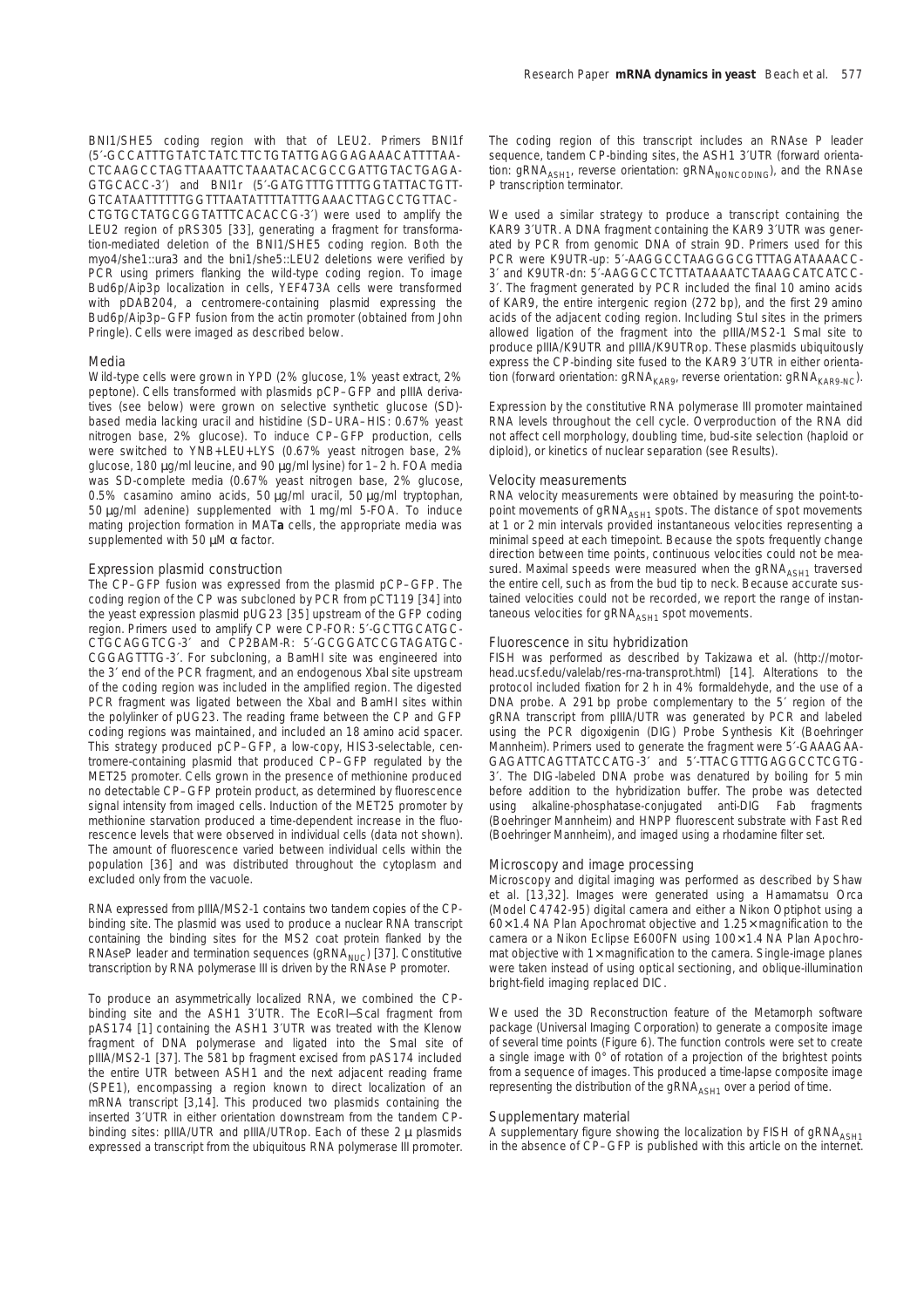### **Acknowledgements**

We thank Paul Maddox and Elaine Yeh for helpful comments and critical reading of the manuscript, Julie Thibodeaux and Susan Whitfield for technical assistance, David Peabody (University of New Mexico) for the generous gift of the MS2 coat protein cDNA (pCT119), and John Pringle (University of North Carolina at Chapel Hill) for mutant strains. D.L.B. would like to express his appreciation for encouragement given by Ann Lyke, Paul Maddox, Julie Conman, and Amy Shaub. National Institutes of Health grants GM32238 issued to K.B. and GM24364 issued to E.D.S. supported this work.

## **References**

- 1. Sil A, Herskowitz I: **Identification of asymmetrically localized determinant, Ash1p, required for lineage-specific transcription of the yeast HO gene.** *Cell* 1996, **84**:711-722.
- 2. Bobola N, Jansen R-P, Shin TH, Nasmyth K: **Asymmetric accumulation of Ash1p in postanaphase nuclei depends on a myosin and restricts yeast mating-type switching to mother cells.** *Cell* 1996, **84**:699-709.
- 3. Long RM, Singer RH, Meng X, Gonzalez I, Nasmyth K, Jansen R-P: **Mating type switching in yeast controlled by asymmetric localization of** *ASH1* **mRNA.** *Science* 1997, **277**:383-387.
- 4. Bertrand E, Chartrand P, Schaefer M, Shenoy SM, Singer RH, Long RM: **Localization of** *ASH1* **mRNA particles in living yeast.** *Mol Cell* 1998, **2**:437-445.
- 5. Jansen R-P, Dowzer C, Michaelis C, Galova M, Nasmyth K: **Mother cell-specific** *HO* **expression in budding yeast depends on the unconventional myosin Myo4p and other cytoplasmic proteins.** *Cell* 1996, **84**:687-697.
- 6. Singer RH: **RNA zipcodes for cytoplasmic addresses.** *Curr Biol* 1993, **3**:719-721.
- 7. Deshler JO, Highett MI, Abramson T, Schnapp BJ: **A highly conserved RNA-binding protein for cytoplasmic mRNA localization in vertebrates.** *Curr Biol* 1998, **8**:489-496.
- 8. Ainger K, Avossa D, Morgan F, Hill SJ, Barry C, Barbarese E, *et al.*: **Transport and localization of exogenous myelin basic protein mRNA microinjected into oligodendrocytes.** *J Cell Biol* 1993, **123**:431-441.
- 9. Knowles RB, Sabry JH, Martone MA, Ellisman M, Bassell GJ, Kosik KS: **Translocation of RNA granules in living neurons.** *J Neurosci* 1996, **16**:7812-7820.
- 10. Peabody DS: **Translational repression by bacteriophage MS2 coat protein expressed from a plasmid.** *J Biol Chem* 1990, **265**:5684-5689.
- 11. Stripecke R, Oliveira CC, McCarthy JEG, Hentze MW: **Proteins binding to 5**′ **untranslated region sites: a general mechanism for translational regulation of mRNAs in human and yeast cells.** *Mol Cell Biol* 1994, **14**:5898-5909.
- 12. Yeh E, Skibbens RV, Cheng JW, Salmon ED, Bloom K: **Spindle dynamics and cell cycle regulation of dynein in the budding yeast,** *Saccharomyces cerevisiae***.** *J Cell Biol* 1995, **130**:687-700.
- 13. Shaw SL, Yeh E, Bloom K, Salmon ED: **Imaging green fluorescent protein fusion proteins in** *Saccharomyces cerevisiae***.** *Curr Biol* 1997, **7**:701-704.
- 14. Takizawa PA, Sil A, Swedlow JR, Herskowitz I, Vale RD: **Actindependant localization of an RNA encoding a cell-fate determinant in yeast.** *Nature* 1997, **389**:90-96.
- 15. Gonzalez I, Buonomo SBC, Nasmyth K, Von Ahsen U: *ASH1* **mRNA localization in yeast involves multiple secondary structural elements and Ash1 protein translation.** *Curr Biol* 1999, **9**:337-340.
- 16. Chartrand P, Meng X-H, Singer RH, Long RM: **Structural elements required for the localization of** *ASH1* **mRNA and of a green fluorescent protein reporter particle** *in vivo***.** *Curr Biol* 1999, **9**:333-336.
- 17. Miller RK, Rose MD: **Kar9p is a novel cortical protein required for cytoplasmic microtubule orientation in yeast.** *J Cell Biol* 1998, **140**:377-390.
- 18. Miller R, Matheos D, Rose M: **The cortical localization of the microtubule orientation protein, Kar9p, is dependent upon actin and proteins required for polarization.** *J Cell Biol* 1999, **144**:963-975.
- 19. Byers B: **Cytology of the yeast life cycle.** In *The Molecular Biology of the Yeast* Saccharomyces*: Life Cycle and Inheritance.* Edited by Strathern JN, Jones EW and Broach JR. Cold Spring Harbor, New York: Cold Spring Harbor Laboratory; 1981:59-96.
- 20. Chant J: **Generation of cell polarity in yeast.** *Curr Opin Cell Biol* 1996, **8**:557-565.
- 21. Erdman S, Lin L, Snyder M: **Pheromone-regulated genes required for yeast mating differentiation.** *J Cell Biol* 1998, **140**:461-483.
- 22. Pringle JR, Bi E, Harkins HA, Zahner JE, De VC, Chant J, *et al.*: **Establishment of cell polarity in yeast***. Cold Spring Harb Symp Quant Biol* 1995, **60**:729-744.
- 23. Haarer BK, Petzold A, Lillie SH, Brown SS: **Identification of MYO4, a second class V myosin gene in yeast.** *J Cell Sci* 1994, **107**:1055-1064.
- 24. Fujiwara T, Tanaka K, Mino A, Kikyo M, Takashi K, Shimizu K, *et al.*: **Rho1p-Bni1p-Spa2p interactions: implication in localization of Bni1p at the bud site and regulation of the actin cytoskeleton in** *Saccharomyces cerevisiae***.** *Mol Biol Cell* 1998, **9**:1221-1233.
- 25. Evangelista M, Blundell K, Longtine MS, Chow CJ, Adames N, Pringle JR, *et al.*: **Bni1p, a yeast formin linking Cdc42p and the actin cytoskeleton during polarized morphogenesis.** *Science* 1997, **276**:118-122.
- 26. Amberg DC, Zahner JE, Mulholland JW, Pringle JR, Botstein D: **Aip3p/Bud6p, a yeast actin-interacting protein that is involved in morphogenesis and the selection of bipolar budding sites.** *Mol Biol Cell* 1997, **8**:729-753.
- 27. Kilmartin JV, Adams EM: **Structural rearrangements of tubulin and Actin during the cell cycle of the yeast** *Saccharomyces***.** *J Cell Biol* 1984, **98**:922-933.
- Lee L, Klee SK, Evangelista M, Bonne C, Pellman D: Control of **mitotic spindle position by the** *Saccharomyces cerevisiae* **formin Bni1p.** *J Cell Biol* 1999, **144**:947-961.
- 29. Heil-Chapdelaine RA, Adames NR, Cooper JA: **Formin**′ **the connection between microtubules and the cell cortex.** *J Cell Biol* 1999, **144**:809-811.
- 30. Marshall WF, Straight A, Marko JF, Swedlow J, Dernberg A, Belmont L, *et al.*: **Interphase chromosomes undergo constrained diffusional motion in living cells.** *Curr Biol* 1997, **7**:930-939.
- 31. Doyle T, Botstein D: **Movement of yeast cortical actin cytoskeleton visualized** *in vivo***.** *Proc Natl Acad Sci USA* 1996, **93**:3886-3891.
- 32. Shaw SL, Yeh E, Maddox P, Salmon ED, Bloom K: **Astral microtubule dynamics in yeast: a microtubule-based searching mechanism for spindle orientation and nuclear migration into the bud.** *J Cell Biol* 1997, **139**:985-994.
- 33. Christianson TW, Sikorski RS, Dante M, Shero JH, Hieter P: **Multifunctional yeast high-copy-number shuttle vectors.** *Gene* 1992, **110**:119-122.
- 34. Lim F, Peabody DS: **Mutations that increase the affinity of a translational repressor for RNA.** *Nucleic Acids Res* 1994, **22**:3748-3752.
- 35. Niedenthal RK, Riles L, Hegeman JH: **Green fluorescent protein as a marker for gene expression and subcellular localization in budding yeast.** *Yeast* 1996, **12**:773-786.
- 36. Bloom K, Beach DL, Maddox P, Shaw SL, Yeh E, Salmon ED: **Using green fluorescent protein fusion proteins to quantitate microtubule and spindle dynamics in budding yeast.** In *Methods in Cell Biology*. Edited by Reider C. San Diego: Academic Press; 1998:369-383.
- SenGupta DJ, Zhang B, Kraemer B, Pochart P, Fields S, Wickens M: **A three-hybrid system to detect RNA-protein interactions in vivo.** *Proc Natl Acad Sci USA* 1996, **93**:8496-8501.

**Because** *Current Biology* **operates a 'Continuous Publication System' for Research Papers, this paper has been published on the internet before being printed. The paper can be accessed from http://biomednet.com/cbiology/cub — for further information, see the explanation on the contents page.**